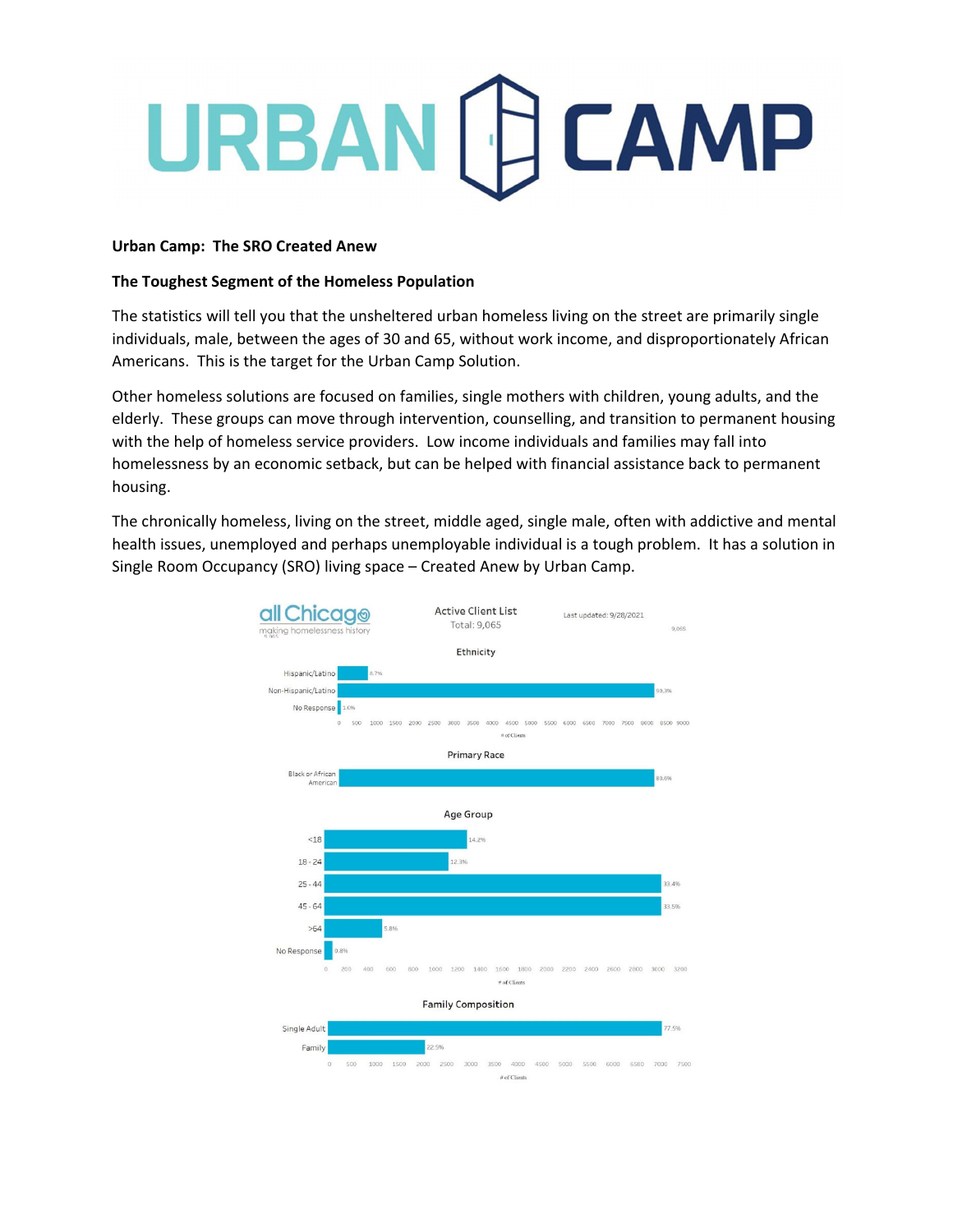# URBAN [C] CAMP

### **Single Room Occupancy (SRO) A Persistently Disreputable 100 Year History**

Single Room Occupancy is a housing type that has existed since the 1800s in large cities throughout the US. In general, SROs have always been in disrepute but here is a fair description from Wikipedia at https://en.wikipedia.org/wiki/Single\_room\_occupancy :

Single room occupancy (more commonly abbreviated to SRO) is a form of housing that is typically aimed at residents with low or minimal incomes who rent small, furnished single rooms with a bed, chair, and sometimes a small desk. SRO units are rented out as permanent residence and/or primary residence to individuals, within a multi-tenant building where tenants share a kitchen, toilets or bathrooms. SRO units range from 80 to 140 sq feet. Some SRO units may have a small refrigerator, microwave and sink.

SROs are a form of affordable housing, in some cases for formerly or otherwise homeless individuals. SRO units are the least expensive form of non-subsidized rental housing, with median rents even in New York City ranging from \$450 to \$705 per month. Since the 1970s and 1980s, there has been an increasing displacement of SRO units aimed at low‐income earners due to gentrification, with SRO facilities being sold and turned into condominiums. Between 1955 and 2013, almost one million SRO units were eliminated in the US due to regulation, conversion or demolition.

Our quick description of an SRO would be:

- 1. A residential building with 1‐2 people living per very small unit of 80 to 400 SF
- 2. Common Bathroom per floor may be allowed
- 3. Common Kitchen per floor may be allowed

### **SROs Still Allowable in Model Zoning Codes**

The benefit of the SRO concept of housing is that it persists as a recognized and allowed building type in many of the urban zoning codes throughout the US. Zoning codes probably more so that building codes seem to restrict the development of ultra low cost housing. Here is an example model zoning code from California:

10‐3.1901 ‐ Single‐room occupancy residential housing. When allowed by Land Use Regulations Table 3A in the zone applicable to a site, a single-room occupancy residential housing facility (SRO) is subject to the requirements of this section. The provisions of this article are intended to provide opportunities for the development of permanent, affordable housing for small households and for people with special needs in proximity to transit and services and to establish standards for these small units.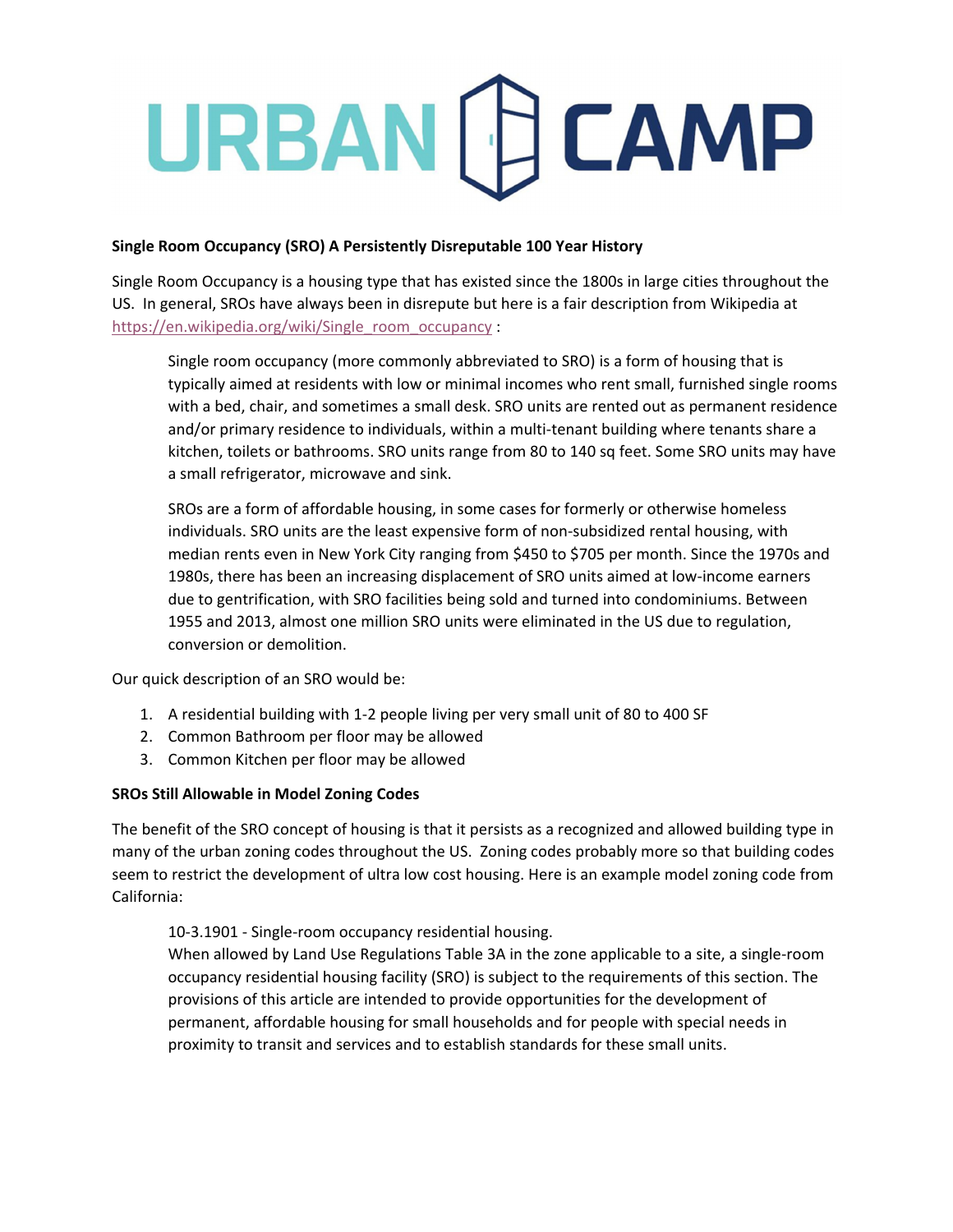# URBAN [F] CAMP

(a)Conditional use permit required. A conditional use permit shall be obtained prior to use of any rooms or units for SRO purposes.

(b)Location. A single‐room occupancy residential housing facility shall not be located within three hundred (300) feet of any other single‐room occupancy residential housing, emergency shelter, or other similar program, unless such program is located within the same building or on the same lot.

(c)Development standards.

- (1) Size. Units shall have a maximum floor area of four hundred (400) square feet.
- (2) Occupancy limit. Each unit shall accommodate a maximum of two (2) persons.

(3) Laundry facilities. Laundry facilities shall be provided in a separate room at the ratio of one (1) washer and one (1) dryer for every ten (10) units of fractional number thereof.

(4) Bathroom. An SRO unit is not required to but may contain partial or full bathroom facilities. If a full bathroom facility is not provided, common bathroom facilities shall be provided in accordance with the California Building Code for congregate residences with at least one (1) full bathroom per floor.

(5) Kitchen. An SRO unit is not required to but may contain partial or full kitchen facilities. A full kitchen includes a sink, a refrigerator and stove, range top or oven. A partial kitchen is missing at least one (1) of these appliances. If a full kitchen is not provided, common kitchen facilities shall be provided with at least one (1) full kitchen. For projects with more than ten (10) units common kitchen facilities shall be provided with at least one (1) full kitchen per floor.

(6) Code compliance. SRO units shall comply with all requirements of the California Building Code. All units shall comply with all applicable accessibility and adaptability requirements.